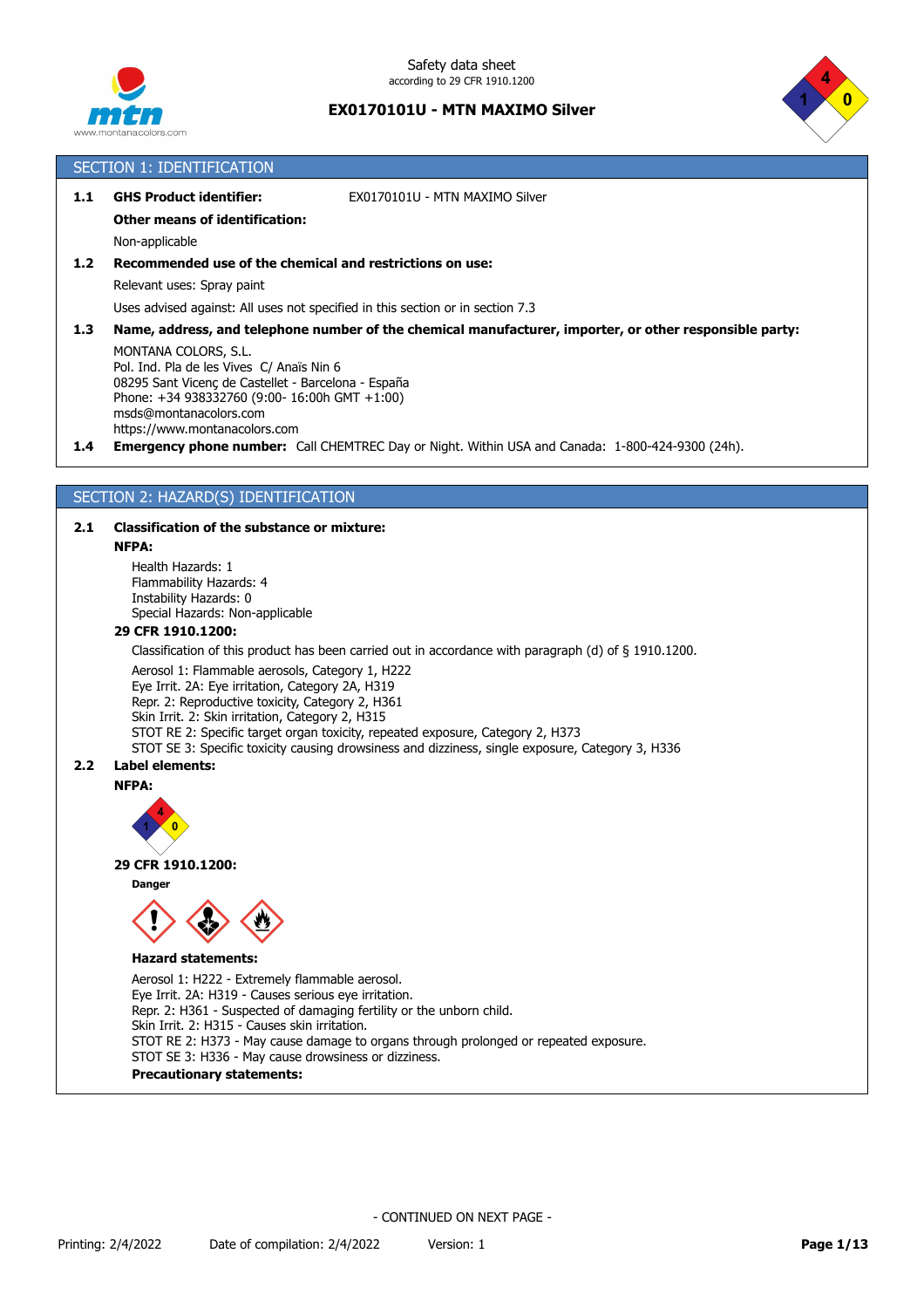

Safety data sheet according to 29 CFR 1910.1200

## **EX0170101U - MTN MAXIMO Silver**



## SECTION 2: HAZARD(S) IDENTIFICATION (continued)

- P101: If medical advice is needed, have product container or label at hand.
- P102: Keep out of reach of children.
- P103: Read label before use.
- P210: Keep away from heat, hot surfaces, sparks, open flames and other ignition sources. No smoking.
- P211: Do not spray on an open flame or other ignition source.
- P251: Do not pierce or burn, even after use.
- P261: Avoid breathing spray.

P271: Use only outdoors or in a well-ventilated area.

P410+P412: Protect from sunlight. Do not expose to temperatures exceeding 50 °C/122°F.

P501: Dispose of the contents/containers according to the local, state and federal regulations.

#### **Substances that contribute to the classification**

Hydrocarbons, C7, n-alkanes, isoalkanes, cyclics; Ethyl acetate; Hydrocarbons, C9-C11,n-alkanes, iso-alkanes, cyclics, <2% aromatics; Toluene

#### **Additional labeling:**

FEDERAL HAZARDOUS SUBSTANCES ACT REGULATIONS (§1500.130 Self-pressurized containers: labeling):

Warning—contents under pressure.

Do not puncture or incinerate container. Do not expose to heat or store at temperatures above 120 °F. Keep out of the reach of children.

### **2.3 Hazards not otherwise classified (HNOC):**

Non-applicable

## SECTION 3: COMPOSITION/INFORMATION ON INGREDIENTS

### **3.1 Substances:**

Non-applicable

#### **3.2 Mixtures:**

#### **Chemical description:** Aerosol

### **Components:**

Remaining components are non-hazardous and/or present at amounts below reportable limits. The specific chemical identity and/or exact percentage (concentration) of composition has been withheld as a trade secret in accordance with paragraph (i) of §1910.1200.Therefore, in accordance with Appendix D to § 1910.1200, the product contains:

|      | Identification                                                                                                                                                                         | Chemical name/Classification                                                                                                                     | Concentration |
|------|----------------------------------------------------------------------------------------------------------------------------------------------------------------------------------------|--------------------------------------------------------------------------------------------------------------------------------------------------|---------------|
| CAS: | 108-88-3                                                                                                                                                                               | <b>Toluene</b><br>Asp. Tox. 1: H304; Flam. Lig. 2: H225; Repr. 2: H361; Skin Irrit. 2: H315; STOT RE 2: H373; STOT SE 3: H336 -<br>◇◇◇<br>Danger | $10 - 20%$    |
| CAS: | 106-97-8                                                                                                                                                                               | <b>Butane</b><br>◇<br>Flam. Gas 1A: H220; Press. Gas: H280 - Danger                                                                              | $10 - 20%$    |
| CAS: | 74-98-6                                                                                                                                                                                | <b>Propane</b><br>$\langle \rangle$<br>Flam. Gas 1A: H220; Press. Gas: H280 - Danger                                                             | $10 - 20%$    |
| CAS: | 141-78-6                                                                                                                                                                               | <b>Ethyl acetate</b><br>◆◆<br>Eye Irrit. 2A: H319; Flam. Lig. 2: H225; STOT SE 3: H336 - Danger                                                  | $10 - 20%$    |
| CAS: | <b>Isobutane</b><br>75-28-5<br>$\diamondsuit$<br>Flam. Gas 1A: H220; Press. Gas: H280 - Danger                                                                                         |                                                                                                                                                  | $5 - 10%$     |
| CAS: | Hydrocarbons, C7, n-alkanes, isoalkanes, cyclics<br>64742-49-0<br>$\Diamond \Diamond \Diamond$<br>Asp. Tox. 1: H304; Flam. Liq. 2: H225; Skin Irrit. 2: H315; STOT SE 3: H336 - Danger |                                                                                                                                                  | $2,5 - 5%$    |
| CAS: | 64742-48-9                                                                                                                                                                             | Hydrocarbons, C9-C11,n-alkanes, iso-alkanes, cyclics, <2% aromatics<br>《めふ》<br>Asp. Tox. 1: H304; Flam. Liq. 3: H226; STOT SE 3: H336 - Danger   | $1 - 2,5%$    |
|      |                                                                                                                                                                                        | To obtain more information on the hazards of the substances consult sections 11, 12 and 16.                                                      |               |

### SECTION 4: FIRST-AID MEASURES

#### **4.1 Description of necessary measures:**

The symptoms resulting from intoxication can appear after exposure, therefore, in case of doubt, seek medical attention for direct exposure to the chemical product or persistent discomfort, showing the SDS of this product. **By inhalation:**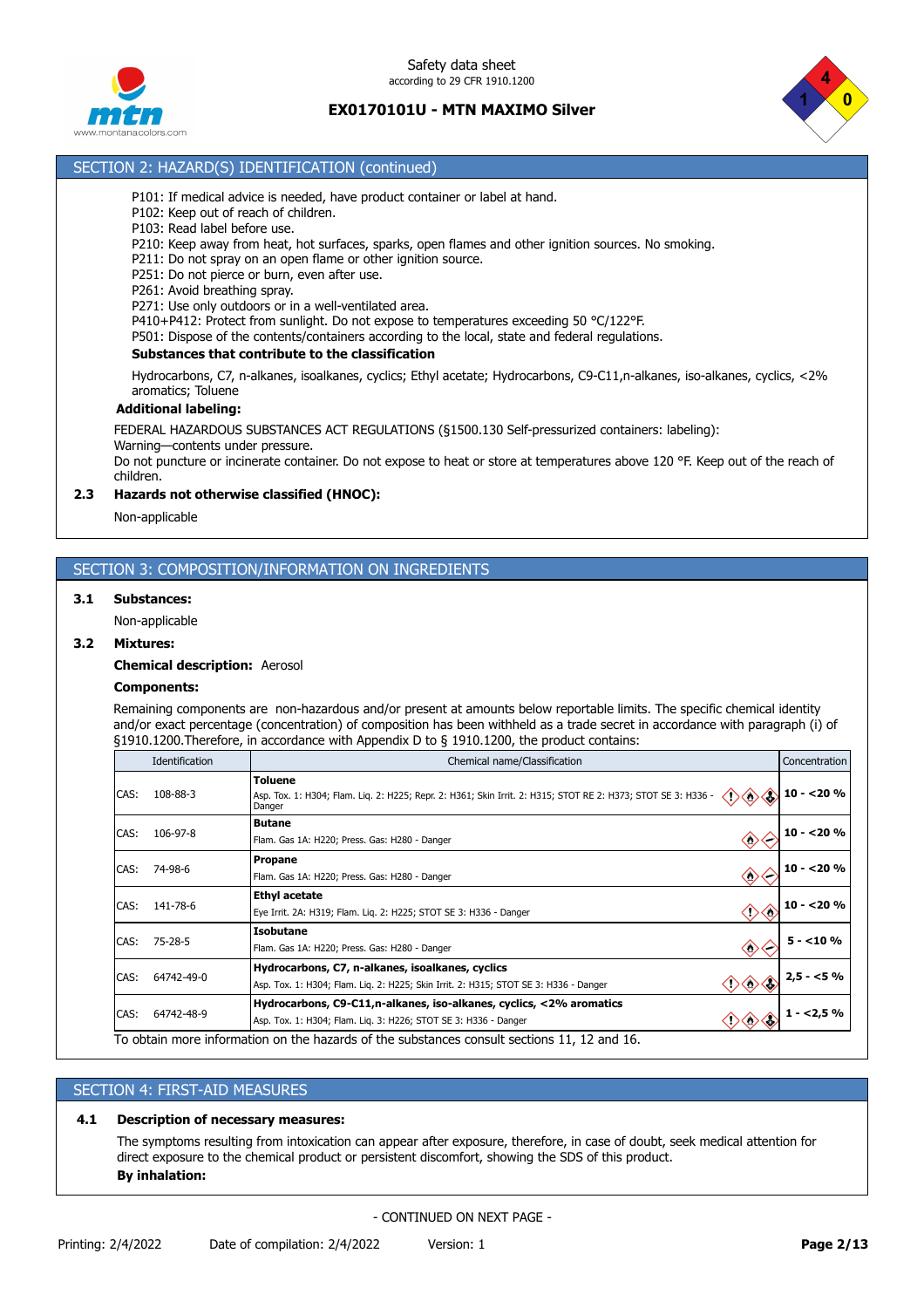



## SECTION 4: FIRST-AID MEASURES (continued)

Remove the person affected from the area of exposure, provide with fresh air and keep at rest. In serious cases such as cardiorespiratory failure, artificial resuscitation techniques will be necessary (mouth to mouth resuscitation, cardiac massage, oxygen supply, etc.) requiring immediate medical assistance.

## **By skin contact:**

Remove contaminated clothing and footwear, rinse skin or shower the person affected if appropriate with plenty of cold water and neutral soap. In serious cases see a doctor. If the product causes burns or freezing, clothing should not be removed as this could worsen the injury caused if it is stuck to the skin. If blisters form on the skin, these should never be burst as this will increase the risk of infection.

## **By eye contact:**

Rinse eyes thoroughly with lukewarm water for at least 15 minutes. Do not allow the person affected to rub or close their eyes. If the injured person uses contact lenses, these should be removed unless they are stuck to the eyes, as this could cause further damage. In all cases, after cleaning, a doctor should be consulted as quickly as possible with the SDS of the product. **By ingestion/aspiration:**

Do not induce vomiting, but if it does happen keep the head down to avoid aspiration. Keep the person affected at rest. Rinse out the mouth and throat, as they may have been affected during ingestion.

## **4.2 Most important symptoms/effects, acute and delayed:**

Acute and delayed effects are indicated in sections 2 and 11.

### **4.3 Indication of immediate medical attention and special treatment needed, if necessary:**

Non-applicable

## SECTION 5: FIRE-FIGHTING MEASURES

### **5.1 Suitable (and unsuitable) extinguishing media:**

#### **Suitable extinguishing media:**

If possible use polyvalent powder fire extinguishers (ABC powder), alternatively use foam or carbon dioxide extinguishers (CO₂).

### **Unsuitable extinguishing media:**

IT IS RECOMMENDED NOT to use full jet water as an extinguishing agent.

### **5.2 Specific hazards arising from the chemical:**

As a result of combustion or thermal decomposition reactive sub-products are created that can become highly toxic and, consequently, can present a serious health risk.

#### **5.3 Special protective equipment and precautions for fire-fighters:**

Depending on the magnitude of the fire it may be necessary to use full protective clothing and individual respiratory equipment. Minimum emergency facilities and equipment should be available (fire blankets, portable first aid kit,...) **Additional provisions:**

As in any fire, prevent human exposure to fire, smoke, fumes or products of combustion. Only properly trained personnel should be involved in firefighting. Evacuate nonessential personnel from the fire area. Destroy any source of ignition. In case of fire, refrigerate the storage containers and tanks for products susceptible to inflammation. Avoid spillage of the products used to extinguish the fire into an aqueous medium.

### SECTION 6: ACCIDENTAL RELEASE MEASURES

## **6.1 Personal precautions, protective equipment and emergency procedures:**

## **For non-emergency personnel:**

Isolate leaks provided that there is no additional risk for the people performing this task. Evacuate the area and keep out those without protection. Personal protection equipment must be used against potential contact with the spilt product (See section 8). Above all prevent the formation of any vapour-air flammable mixtures, through either ventilation or the use of an inertization agent. Destroy any source of ignition. Eliminate electrostatic charges by interconnecting all the conductive surfaces on which static electricity could form, and also ensuring that all surfaces are connected to the ground.

## **For emergency responders:**

See section 8.

### **6.2 Environmental precautions:**

This product is not classified as hazardous to the environment. Keep product away from drains, surface and underground water.

## **6.3 Methods and materials for containment and cleaning up:**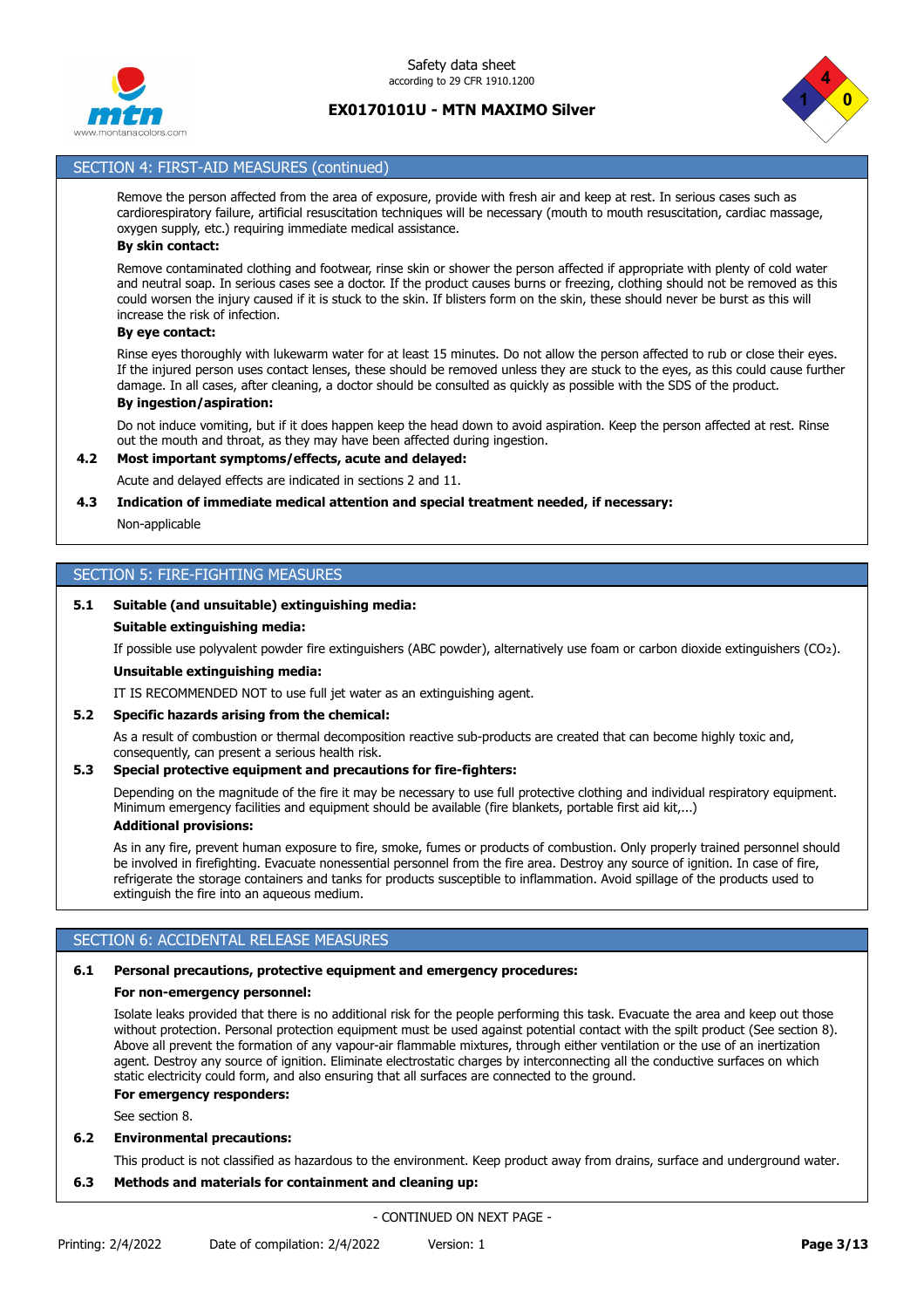



## SECTION 6: ACCIDENTAL RELEASE MEASURES (continued)

#### It is recommended:

Absorb the spillage using sand or inert absorbent and move it to a safe place. Do not absorb in sawdust or other combustible absorbents. For any concern related to disposal consult section 13.

### **6.4 Reference to other sections:**

See sections 8 and 13.

## SECTION 7: HANDLING AND STORAGE

#### **7.1 Precautions for safe handling:**

A.- Precautions for safe manipulation

Comply with the current standards 29 CFR 1910 Occupational Safety and Health Standards. Keep containers hermetically sealed. Control spills and residues, destroying them with safe methods (section 6). Avoid leakages from the container. Maintain order and cleanliness where dangerous products are used.

B.- Technical recommendations for the prevention of fires and explosions

Avoid the evaporation of the product as it contains flammable substances, which could form flammable vapour/air mixtures in the presence of sources of ignition. Control sources of ignition (mobile phones, sparks,...) and transfer at slow speeds to avoid the creation of electrostatic charges. Consult section 10 for conditions and materials that should be avoided.

C.- Technical recommendations to prevent ergonomic and toxicological risks

PREGNANT WOMEN SHOULD NOT BE EXPOSED TO THIS PRODUCT. Transfer in fixed places that comply with the necessary security conditions (emergency showers and eyewash stations in close proximity), using personal protection equipment, especially on the hands and face (See section 8). Limit manual transfers to containers of small amounts. Do not eat or drink during the process, washing hands afterwards with suitable cleaning products.

D.- Technical recommendations to prevent environmental risks

It is recommended to have absorbent material available at close proximity to the product (See subsection 6.3)

### **7.2 Conditions for safe storage, including any incompatibilities:**

## A.- Technical measures for storage

Minimum Temp.: 41 ºF Maximum Temp.: 86 ºF Maximum time: 120 Months

B.- General conditions for storage

Avoid sources of heat, radiation, static electricity and contact with food. For additional information see subsection 10.5

#### **7.3 Specific end use(s):**

Except for the instructions already specified it is not necessary to provide any special recommendation regarding the uses of this product.

### SECTION 8: EXPOSURE CONTROLS/PERSONAL PROTECTION

### **8.1 Control parameters:**

Substances whose occupational exposure limits have to be monitored in the workplace:

US. OSHA Table Z-1 Limits for Air Contaminants (29 CFR 1910.1000):

| Identification | Occupational exposure limits |          |                        |
|----------------|------------------------------|----------|------------------------|
| Propane        | 8-hour TWA PEL               | 1000 ppm | 1800 mg/m <sup>3</sup> |
| CAS: 74-98-6   | Ceiling Values - TWA<br>PEL  |          |                        |
| Ethyl acetate  | 8-hour TWA PEL               | 400 ppm  | 1400 mg/m <sup>3</sup> |
| CAS: 141-78-6  | Ceiling Values - TWA<br>PEL  |          |                        |
| Toluene        | 8-hour TWA PEL               | 200 ppm  | 300 mg/m $3$           |
| CAS: 108-88-3  | Ceiling Values - TWA<br>PEL  |          |                        |

#### US. ACGIH Threshold Limit Values:

| Identification | Occupational exposure limits |          |  |
|----------------|------------------------------|----------|--|
| Butane         | <b>TLV-TWA</b>               |          |  |
| CAS: 106-97-8  | <b>TLV-STEL</b>              | 1000 ppm |  |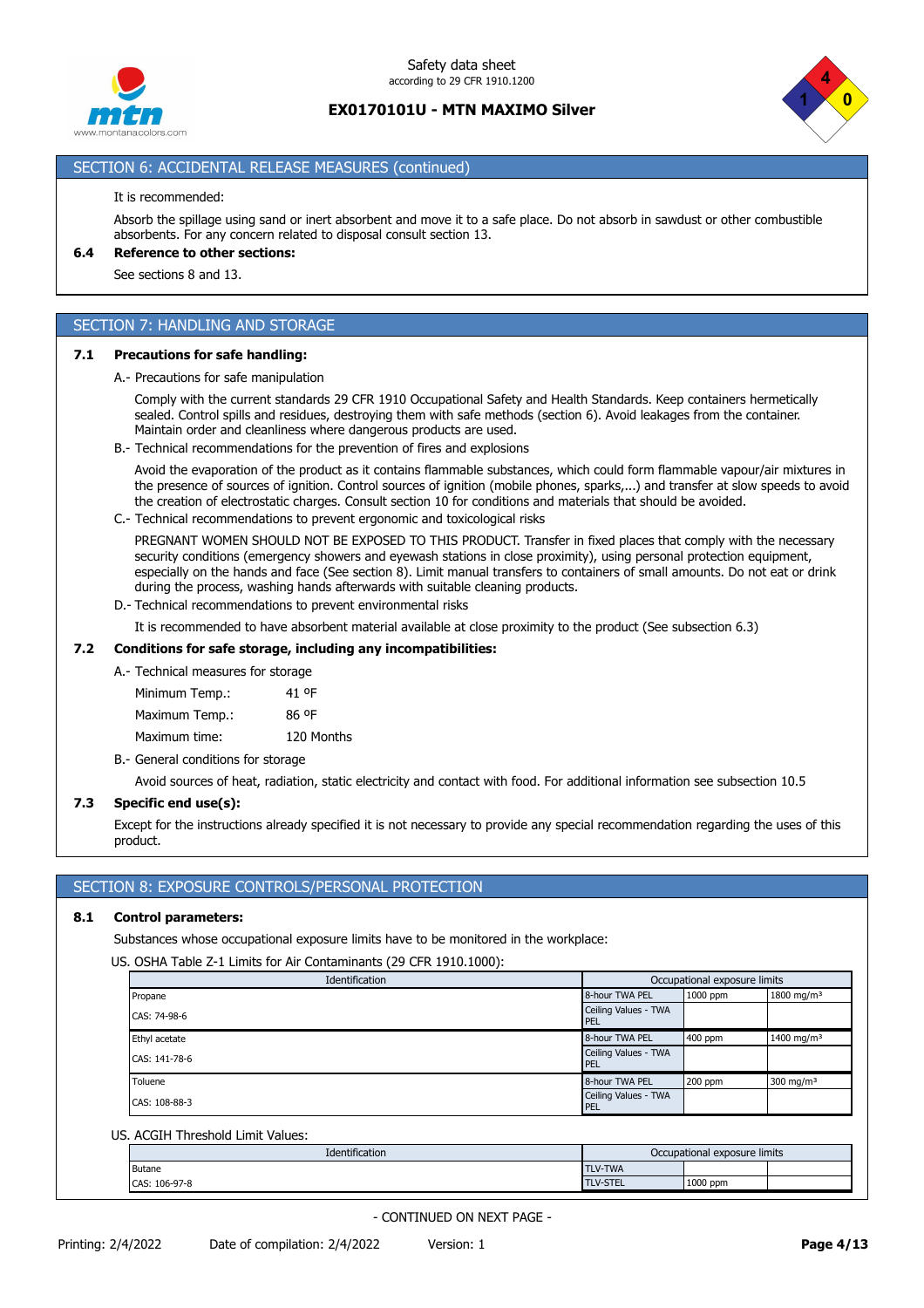



## SECTION 8: EXPOSURE CONTROLS/PERSONAL PROTECTION (continued)

#### US. ACGIH Threshold Limit Values:

| Identification                |  | Occupational exposure limits |           |                    |
|-------------------------------|--|------------------------------|-----------|--------------------|
| Isobutane                     |  | <b>TLV-TWA</b>               |           |                    |
| CAS: 75-28-5                  |  | <b>TLV-STEL</b>              | 1000 ppm  |                    |
| Ethyl acetate                 |  | <b>TLV-TWA</b>               | $150$ ppm |                    |
| CAS: 141-78-6                 |  | <b>TLV-STEL</b>              |           |                    |
| Aluminium powder (stabilised) |  | <b>TLV-TWA</b>               |           | $1 \text{ mg/m}^3$ |
| CAS: 7429-90-5                |  | <b>TLV-STEL</b>              |           |                    |
| Toluene                       |  | <b>TLV-TWA</b>               | 20 ppm    |                    |
| CAS: 108-88-3                 |  | <b>TLV-STEL</b>              |           |                    |

### CALIFORNIA- TABLE AC-1 PERMISSIBLE EXPOSURE LIMITS FOR CHEMICAL CONTAMINANTS:

| Identification | Occupational exposure limits |          |                        |  |
|----------------|------------------------------|----------|------------------------|--|
| <b>Butane</b>  | <b>PEL</b>                   | 800 ppm  | 1900 mg/m <sup>3</sup> |  |
| CAS: 106-97-8  | <b>STEL</b>                  |          |                        |  |
| Propane        | PEL                          | 1000 ppm | 1800 mg/m <sup>3</sup> |  |
| CAS: 74-98-6   | <b>STEL</b>                  |          |                        |  |
| Ethyl acetate  | PEL                          | 400 ppm  | 1400 mg/m <sup>3</sup> |  |
| CAS: 141-78-6  | <b>STEL</b>                  |          |                        |  |
| Toluene        | PEL                          | 10 ppm   | $37 \text{ mg/m}^3$    |  |
| CAS: 108-88-3  | <b>STEL</b>                  | 150 ppm  | 560 mg/m <sup>3</sup>  |  |

### **Biological limit values:**

Biological Exposure Indices (BEIs®) - ACGIH

| Identification           | <b>BEIs®</b> | Determinant      | Sampling Time                      |
|--------------------------|--------------|------------------|------------------------------------|
| Toluene<br>CAS: 108-88-3 | $0.02$ mg/L  | Toluene in blood | Prior to last shift of<br>workweek |

#### **8.2 Appropriate engineering controls:**

A.- Individual protection measures, such as personal protective equipment

Always provide effective general and, when necessary, local exhaust ventilation to maintain the ambient workplace atmosphere below the exposure limits.. For more information on Personal Protection Equipment (storage, use, cleaning, maintenance, class of protection,…) consult the information leaflet provided by the manufacturer. For additional information see subsection 7.1. All information contained herein is a recommendation, the information on clothing performance must be combined with professional judgment, and a clear understanding of the clothing application, to provide the best protection to the worker. All chemical protective clothing use must be based on a hazard assessment to determine the risks for exposure to chemicals and other hazards. Conduct hazard assessments in accordance with 29 CFR 1910.132.

B.- Respiratory protection

| Pictogram                                                   | <b>PPE</b>                                   | Remarks                                                                                                                                                                                                                            |  |  |  |
|-------------------------------------------------------------|----------------------------------------------|------------------------------------------------------------------------------------------------------------------------------------------------------------------------------------------------------------------------------------|--|--|--|
| <b>READ</b><br>Mandatory<br>respiratory tract<br>protection | Filter mask for gases, vapours and particles | Replace when an increase in resistence to breathing is observed and/or a smell or<br>taste of the contaminant is detected. Use respirator in accordance with<br>manufacturer's use limitations and OSHA standard 1910.134 (29CFR). |  |  |  |
| CanadGa anata attaw Can this handala                        |                                              |                                                                                                                                                                                                                                    |  |  |  |

#### C.- Specific protection for the hands

| Pictogram                                                                                                               | <b>PPE</b>                                                                                                                                 | Remarks                                                                                                                                                                                                                                                                                                     |  |  |
|-------------------------------------------------------------------------------------------------------------------------|--------------------------------------------------------------------------------------------------------------------------------------------|-------------------------------------------------------------------------------------------------------------------------------------------------------------------------------------------------------------------------------------------------------------------------------------------------------------|--|--|
| <b>MAN</b><br>Mandatory hand<br>protection                                                                              | Chemical protective gloves (Material: Linear low<br>-density polyethylene (LLDPE), Breakthrough<br>time: $> 480$ min, Thickness: 0.062 mm) | The Breakthrough Time indicated by the manufacturer must exceed the period<br>during which the product is being used. Do not use protective creams after the<br>product has come into contact with skin. Use gloves in accordance with<br>manufacturer's use limitations and OSHA standard 1910.138 (29CFR) |  |  |
| As the second to a set them of account additional the meetinger of the share meetings and he selected to address cottle |                                                                                                                                            |                                                                                                                                                                                                                                                                                                             |  |  |

As the product is a mixture of several substances, the resistance of the glove material can not be calculated in advance with total reliability and has therefore to be checked prior to the application.

D.- Ocular and facial protection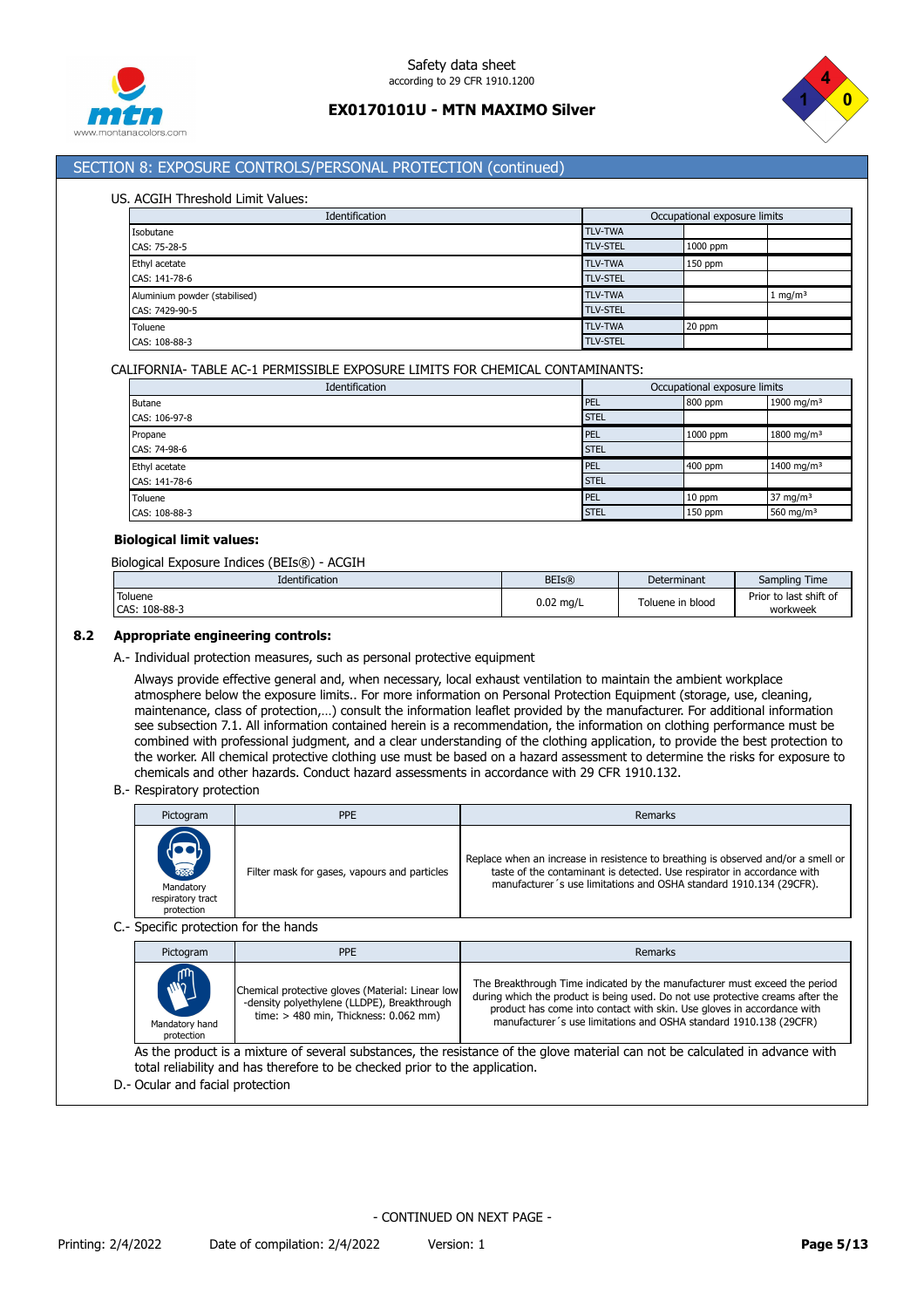



ISO 3864-1:2011, ISO 3864-4:2011

# SECTION 8: EXPOSURE CONTROLS/PERSONAL PROTECTION (continued) Pictogram Photo and PPE Remarks and PPE Remarks and Proposition of the Proposition of the Remarks A

| Mandatory face<br>protection          | Face shield                                                                                               |                   | Clean daily and disinfect periodically according to the manufacturer's instructions.<br>Use if there is a risk of splashing. Use this PPE in accordance with manufacturer's<br>use limitations and OSHA standard 1910.133 (29CFR) |
|---------------------------------------|-----------------------------------------------------------------------------------------------------------|-------------------|-----------------------------------------------------------------------------------------------------------------------------------------------------------------------------------------------------------------------------------|
| E.- Bodily protection                 |                                                                                                           |                   |                                                                                                                                                                                                                                   |
| Pictogram                             | PPE                                                                                                       |                   | <b>Remarks</b>                                                                                                                                                                                                                    |
| Mandatory complete<br>body protection | Disposable clothing for protection against<br>chemical risks, with antistatic and fireproof<br>properties |                   | For professional use only. Clean periodically according to the manufacturer's<br>instructions.                                                                                                                                    |
| Mandatory foot<br>protection          | Safety footwear for protection against chemical<br>risk, with antistatic and heat resistant properties    |                   | Replace boots at any sign of deterioration.                                                                                                                                                                                       |
| F.- Additional emergency measures     |                                                                                                           |                   |                                                                                                                                                                                                                                   |
| Emergency measure                     | <b>Standards</b>                                                                                          | Emergency measure | <b>Standards</b>                                                                                                                                                                                                                  |
|                                       | ANSI Z358-1                                                                                               |                   | DIN 12 899                                                                                                                                                                                                                        |

## **Environmental exposure controls:**

Emergency shower

In accordance with the community legislation for the protection of the environment it is recommended to avoid environmental spillage of both the product and its container. For additional information see subsection 7.1.D

Eyewash stations

**National volatile organic compound emission standards (40 CFR Part 59):**

ISO 3864-1:2011, ISO 3864-4:2011

V.O.C.(weight-percent): 72.35 % weight

V.O.C. at 68 °F: 554.22 kg/m<sup>3</sup> (554.22 g/L)

## SECTION 9: PHYSICAL AND CHEMICAL PROPERTIES

## **9.1 Information on basic physical and chemical properties:**

For complete information see the product datasheet.

| <b>Appearance:</b>                                                                                 |                       |  |  |  |
|----------------------------------------------------------------------------------------------------|-----------------------|--|--|--|
| Physical state at 68 °F.                                                                           | Aerosol               |  |  |  |
| Appearance:                                                                                        | Not available         |  |  |  |
| Color:                                                                                             | Silver                |  |  |  |
| Odor:                                                                                              | Not available         |  |  |  |
| Odour threshold:                                                                                   | Non-applicable *      |  |  |  |
| Volatility:                                                                                        |                       |  |  |  |
| Boiling point at atmospheric pressure:                                                             | 31 ºF (Propellant)    |  |  |  |
| Vapour pressure at 68 °F:                                                                          | Non-applicable *      |  |  |  |
| Vapour pressure at 122 °F:                                                                         | <300000 Pa (300 kPa)  |  |  |  |
| Evaporation rate at 68 °F:                                                                         | Non-applicable *      |  |  |  |
| <b>Product description:</b>                                                                        |                       |  |  |  |
| Density at 68 °F:                                                                                  | 766 kg/m <sup>3</sup> |  |  |  |
| Relative density at 68 °F:                                                                         | 0.766                 |  |  |  |
| Dynamic viscosity at 68 °F:                                                                        | Non-applicable *      |  |  |  |
| *Not relevant due to the nature of the product, not providing information property of its hazards. |                       |  |  |  |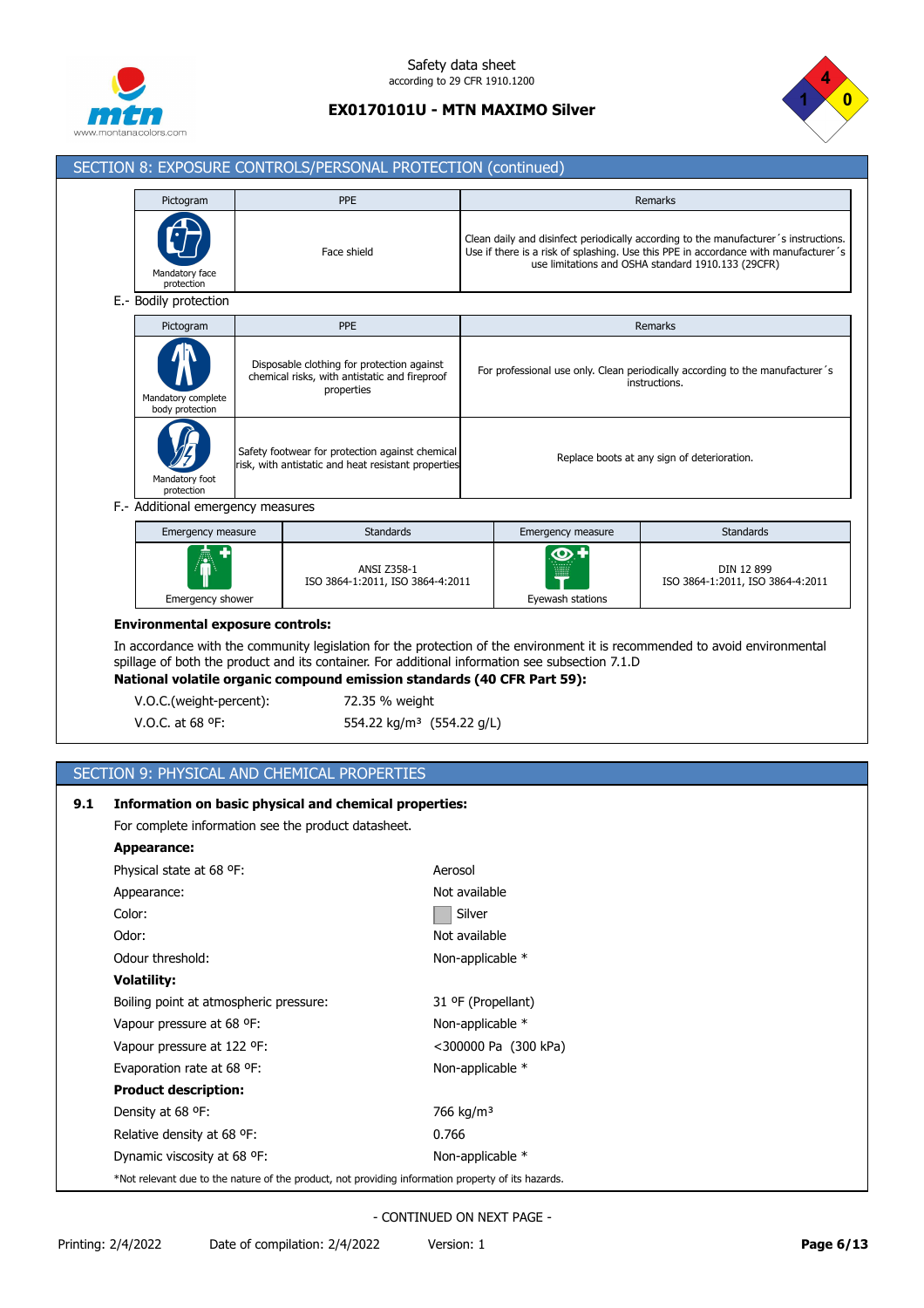



|     | SECTION 9: PHYSICAL AND CHEMICAL PROPERTIES (continued)                                            |                     |
|-----|----------------------------------------------------------------------------------------------------|---------------------|
|     | Kinematic viscosity at 68 °F:                                                                      | Non-applicable *    |
|     | Kinematic viscosity at 104 °F:                                                                     | Non-applicable *    |
|     | Concentration:                                                                                     | Non-applicable *    |
|     | pH:                                                                                                | Non-applicable *    |
|     | Vapour density at 68 °F:                                                                           | Non-applicable *    |
|     | Partition coefficient n-octanol/water 68 °F:                                                       | Non-applicable *    |
|     | Solubility in water at 68 °F:                                                                      | Non-applicable *    |
|     | Solubility properties:                                                                             | Non-applicable *    |
|     | Decomposition temperature:                                                                         | Non-applicable *    |
|     | Melting point/freezing point:                                                                      | Non-applicable *    |
|     | Recipient pressure:                                                                                | Non-applicable *    |
|     | <b>Flammability:</b>                                                                               |                     |
|     | Flash Point:                                                                                       | Non-applicable      |
|     | Flammability (solid, gas):                                                                         | Non-applicable *    |
|     | Autoignition temperature:                                                                          | 689 ºF (Propellant) |
|     | Lower flammability limit:                                                                          | Non-applicable *    |
|     | Upper flammability limit:                                                                          | Non-applicable *    |
|     | <b>Particle characteristics:</b>                                                                   |                     |
|     | Median equivalent diameter:                                                                        | Non-applicable      |
| 9.2 | <b>Other information:</b>                                                                          |                     |
|     | Information with regard to physical hazard classes:                                                |                     |
|     | Explosive properties:                                                                              | Non-applicable *    |
|     | Oxidising properties:                                                                              | Non-applicable *    |
|     | Corrosive to metals:                                                                               | Non-applicable *    |
|     | Heat of combustion:                                                                                | Non-applicable *    |
|     | Aerosols-total percentage (by mass) of flammable<br>components:                                    | Non-applicable *    |
|     | <b>Other safety characteristics:</b>                                                               |                     |
|     | Surface tension at 68 °F:                                                                          | Non-applicable *    |
|     | Refraction index:                                                                                  | Non-applicable *    |
|     | *Not relevant due to the nature of the product, not providing information property of its hazards. |                     |

## SECTION 10: STABILITY AND REACTIVITY

## **10.1 Reactivity:**

No hazardous reactions are expected because the product is stable under recommended storage conditions. See section 7.

## **10.2 Chemical stability:**

Chemically stable under the conditions of storage, handling and use.

## **10.3 Possibility of hazardous reactions:**

Under the specified conditions, hazardous reactions that lead to excessive temperatures or pressure are not expected.

## **10.4 Conditions to avoid:**

Applicable for handling and storage at room temperature:

| Shock and<br>$  -$<br>friction | with air<br>Contac | Increase in temperature           | Sunliaht                    | 1.1.<br>$\cdot$ $\cdot$ $\cdot$<br><b>Humidity</b> |
|--------------------------------|--------------------|-----------------------------------|-----------------------------|----------------------------------------------------|
| No<br>applicable               | Not<br>applicable  | combustion<br>Risk<br>$^{\prime}$ | impact<br>J direct<br>Avoid | Not<br>applicable <sup>.</sup>                     |

## **10.5 Incompatible materials:**

| Acids              | Water          | Oxidising materials | Combustible materials | <b>Others</b>                                         |
|--------------------|----------------|---------------------|-----------------------|-------------------------------------------------------|
| Avoid strong acids | Not applicable | Avoid direct impact | Not applicable        | Avoid alkalis or strong bases.<br>Can react violently |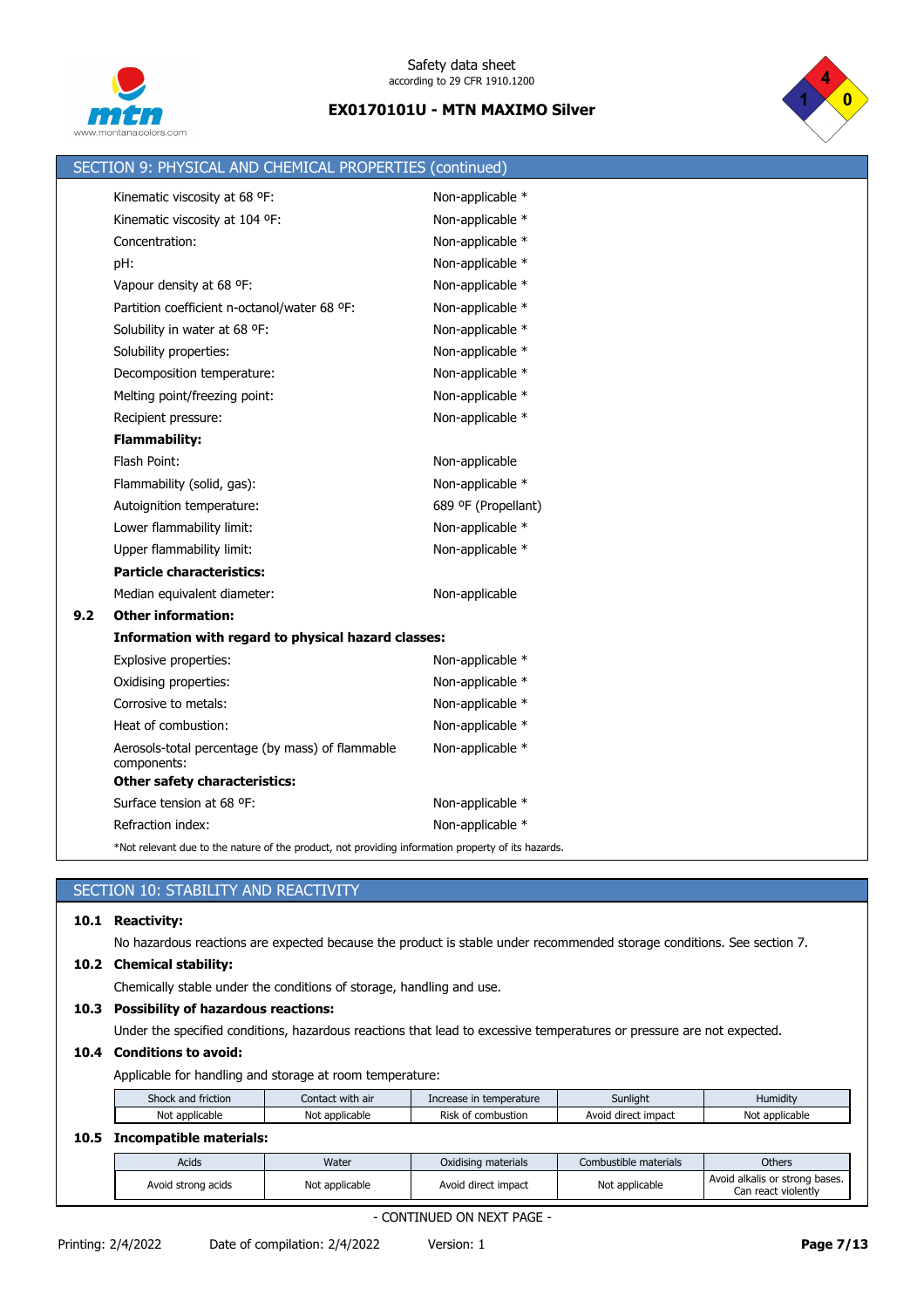



Can react violently

## SECTION 10: STABILITY AND REACTIVITY (continued)

### **10.6 Hazardous decomposition products:**

See subsection 10.3, 10.4 and 10.5 to find out the specific decomposition products. Depending on the decomposition conditions, complex mixtures of chemical substances can be released: carbon dioxide (CO2), carbon monoxide and other organic compounds.

## SECTION 11: TOXICOLOGICAL INFORMATION

### **11.1 Information on toxicological effects:**

The experimental information related to the toxicological properties of the product itself is not available

#### **Dangerous health implications:**

In case of exposure that is repetitive, prolonged or at concentrations higher than recommended by the occupational exposure limits, it may result in adverse effects on health depending on the means of exposure:

A- Ingestion (acute effect):

- Acute toxicity : Based on available data, the classification criteria are not met, as it does not contain substances classified
- as dangerous for consumption. For more information see section 3.
- Corrosivity/Irritability: The consumption of a considerable dose can cause irritation in the throat, abdominal pain, nausea and vomiting.
- B- Inhalation (acute effect):
	- Acute toxicity : Based on available data, the classification criteria are not met, as it does not contain substances classified
	- as dangerous for inhalation. For more information see section 3.
	- Corrosivity/Irritability: Based on available data, the classification criteria are not met, as it does not contain substances classified as dangerous for this effect. For more information see section 3.
- C- Contact with the skin and the eyes (acute effect):
	- Contact with the skin: Produces skin inflammation.
	- Contact with the eyes: Produces eye damage after contact.
- D- CMR effects (carcinogenicity, mutagenicity and toxicity to reproduction):
	- Carcinogenicity: Based on available data, the classification criteria are not met, as it does not contain substances classified

as dangerous for the effects mentioned. For more information see section 3. IARC: Hydrocarbons, C7, n-alkanes, isoalkanes, cyclics (3); Hydrocarbons, C9, aromatics (3); Hydrocarbons, C9-C11,nalkanes, iso-alkanes, cyclics, <2% aromatics (3); Toluene (3)

- Mutagenicity: Based on available data, the classification criteria are not met, as it does not contain substances classified as dangerous for this effect. For more information see section 3.

- Reproductive toxicity: Suspected of damaging fertility or the unborn child
- E- Sensitizing effects:
	- Respiratory: Based on available data, the classification criteria are not met, as it does not contain substances classified as dangerous with sensitising effects. For more information see section 3.

- Cutaneous: Based on available data, the classification criteria are not met, as it does not contain substances classified as dangerous for this effect. For more information see section 3.

F- Specific target organ toxicity (STOT) - single exposure:

Exposure in high concentration can cause a breakdown in the central nervous system causing headache, dizziness, vertigo, nausea, vomiting, confusion, and in serious cases, loss of consciousness.

- G- Specific target organ toxicity (STOT)-repeated exposure:
	- Specific target organ toxicity (STOT)-repeated exposure: Exposure in high concentration can cause a breakdown in the central nervous system causing headache, dizziness, vertigo, nausea, vomiting, confusion, and in serious cases, loss of consciousness.

- Skin: Based on available data, the classification criteria are not met, as it does not contain substances classified as dangerous for this effect. For more information see section 3.

H- Aspiration hazard:

Based on available data, the classification criteria are not met, however it does contain substances classified as dangerous for this effect. For more information see section 3.

### **Other information:**

Non-applicable

#### **Specific toxicology information on the substances:**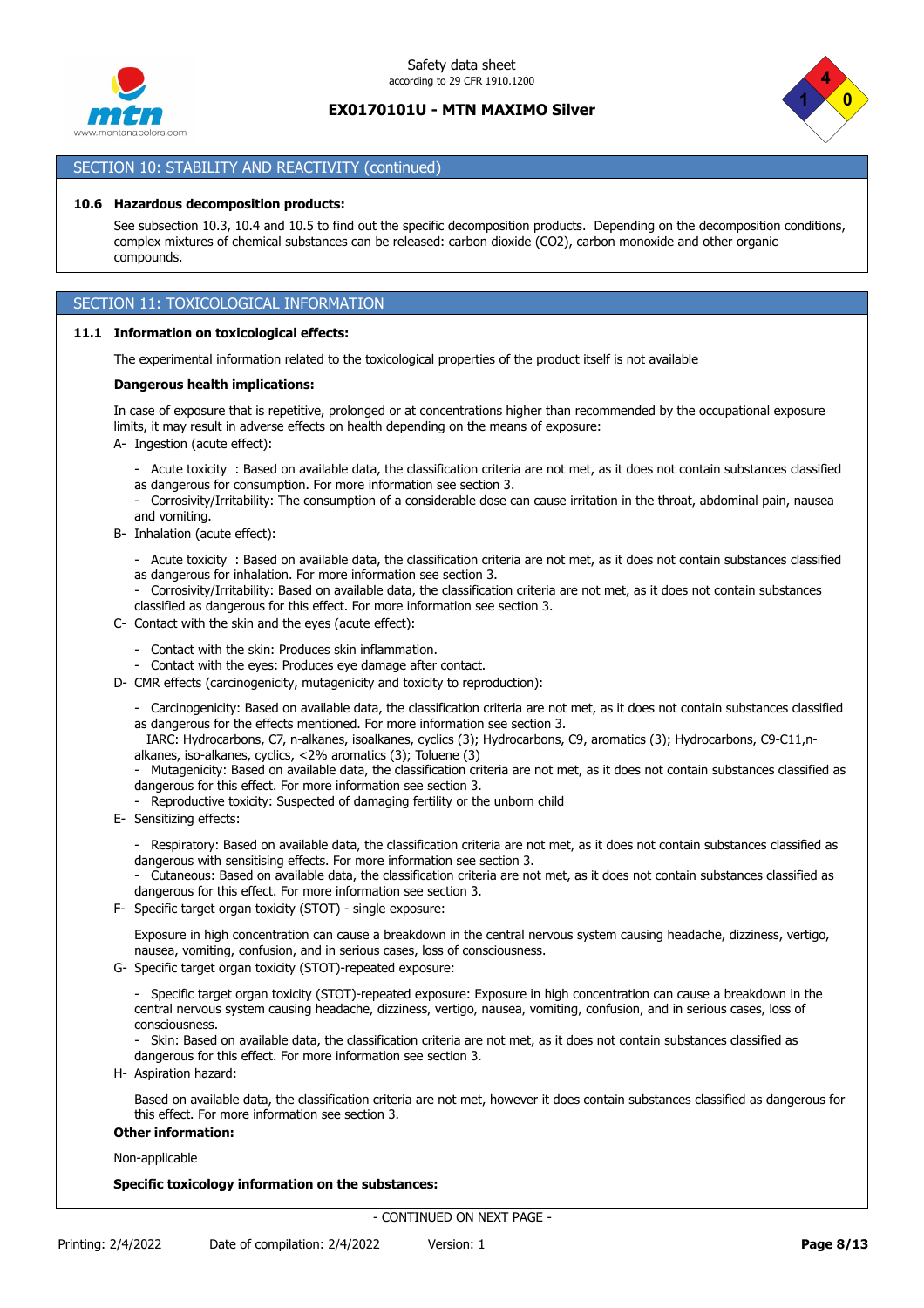



## SECTION 11: TOXICOLOGICAL INFORMATION (continued)

| Identification                                                       |                 | Acute toxicity  |        |
|----------------------------------------------------------------------|-----------------|-----------------|--------|
| <b>Butane</b>                                                        | LD50 oral       | >5000 mg/kg     |        |
| CAS: 106-97-8                                                        | LD50 dermal     | >5000 mg/kg     |        |
|                                                                      | LC50 inhalation | 658 mg/L (4 h)  | Rat    |
| Propane                                                              | LD50 oral       | >5000 mg/kg     |        |
| CAS: 74-98-6                                                         | LD50 dermal     | >5000 mg/kg     |        |
|                                                                      | LC50 inhalation | $>5$ mg/L       |        |
| Isobutane                                                            | LD50 oral       | >5000 mg/kg     |        |
| CAS: 75-28-5                                                         | LD50 dermal     | >5000 mg/kg     |        |
|                                                                      | LC50 inhalation | $>5$ mg/L       |        |
| Hydrocarbons, C7, n-alkanes, isoalkanes, cyclics                     | LD50 oral       | >5000 mg/kg     |        |
| CAS: 64742-49-0                                                      | LD50 dermal     | >5000 mg/kg     |        |
|                                                                      | LC50 inhalation | $>20$ mg/L      |        |
| Ethyl acetate                                                        | LD50 oral       | 4100 mg/kg      | Rat    |
| CAS: 141-78-6                                                        | LD50 dermal     | 20000 mg/kg     | Rabbit |
|                                                                      | LC50 inhalation | $>20$ mg/L      |        |
| Hydrocarbons, C9-C11, n-alkanes, iso-alkanes, cyclics, <2% aromatics | LD50 oral       | >5000 mg/kg     | Rat    |
| CAS: 64742-48-9                                                      | LD50 dermal     | >5000 mg/kg     |        |
|                                                                      | LC50 inhalation | $>20$ mg/L      |        |
| Toluene                                                              | LD50 oral       | 5580 mg/kg      | Rat    |
| CAS: 108-88-3                                                        | LD50 dermal     | 12124 mg/kg     | Rat    |
|                                                                      | LC50 inhalation | 28.1 mg/L (4 h) | Rat    |

## SECTION 12: ECOLOGICAL INFORMATION

The experimental information related to the eco-toxicological properties of the product itself is not available

## **12.1 Ecotoxicity (aquatic and terrestrial, where available):**

### **Acute toxicity:**

| Identification           |                  | Concentration      | <b>Species</b>          | Genus      |  |
|--------------------------|------------------|--------------------|-------------------------|------------|--|
| Toluene                  | <b>LC50</b>      | 13 mg/L $(96 h)$   | Carassius auratus       | Fish       |  |
| CAS: 108-88-3            | <b>EC50</b>      | 11.5 mg/L $(48 h)$ | Daphnia magna           | Crustacean |  |
|                          | EC <sub>50</sub> | Non-applicable     |                         |            |  |
| Ethyl acetate            | <b>LC50</b>      | 230 mg/L (96 h)    | Pimephales promelas     | Fish       |  |
| CAS: 141-78-6            | <b>EC50</b>      | 717 mg/L (48 h)    | Daphnia magna           | Crustacean |  |
|                          | EC <sub>50</sub> | 3300 mg/L (48 h)   | Scenedesmus subspicatus | Algae      |  |
| <b>Chronic toxicity:</b> |                  |                    |                         |            |  |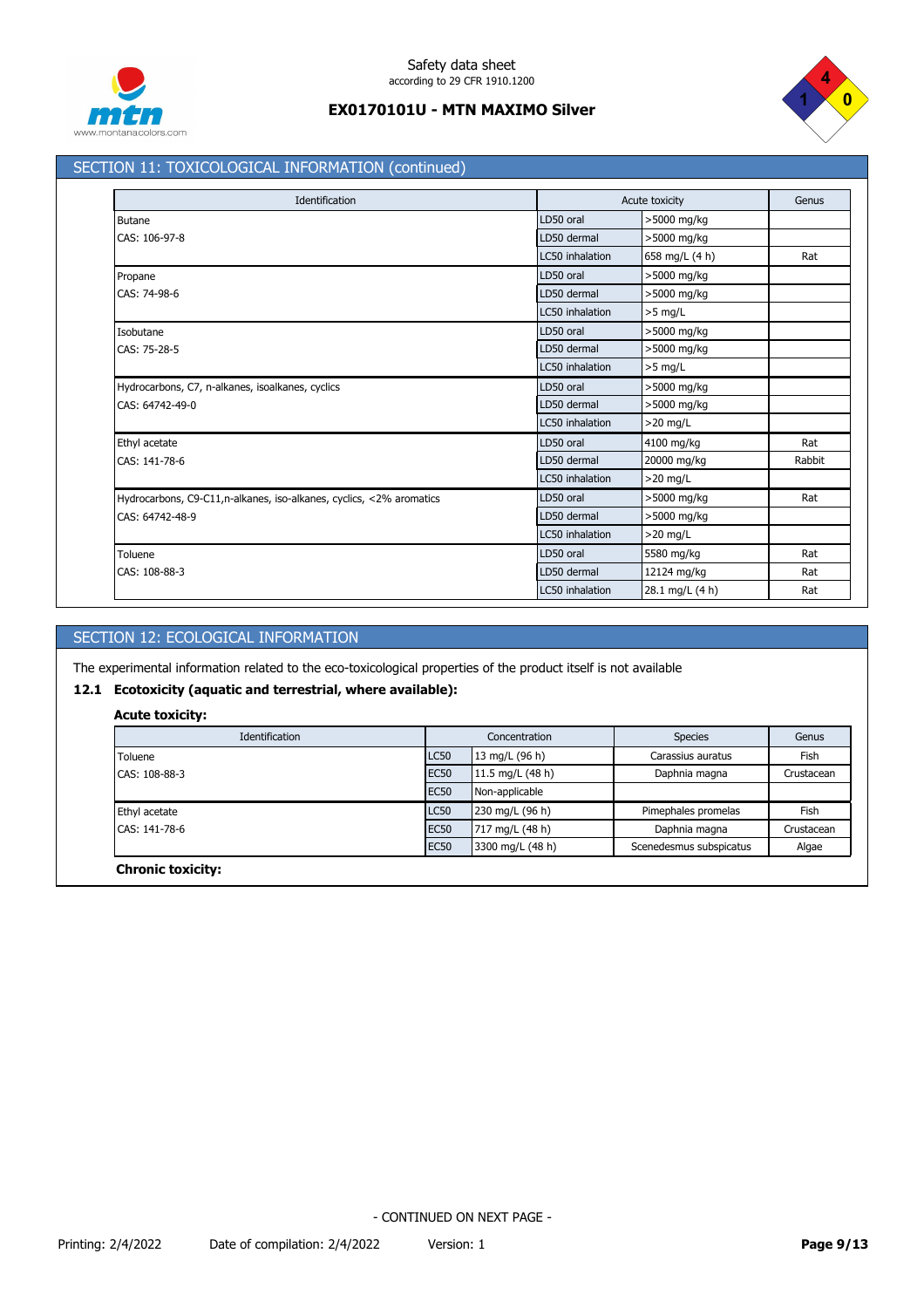



# SECTION 12: ECOLOGICAL INFORMATION (continued)

| Identification                                   |             | Concentration  | <b>Species</b>      | Genus      |
|--------------------------------------------------|-------------|----------------|---------------------|------------|
| Ethyl acetate                                    | <b>NOEC</b> | 9.65 ma/L      | Pimephales promelas | Fish       |
| CAS: 141-78-6                                    | <b>NOEC</b> | $2.4$ mg/L     | Daphnia magna       | Crustacean |
| Hydrocarbons, C7, n-alkanes, isoalkanes, cyclics | <b>NOEC</b> | Non-applicable |                     |            |
| CAS: 64742-49-0                                  | <b>NOEC</b> | $0.17$ mg/L    | Daphnia magna       | Crustacean |

## **12.2 Persistence and degradability:**

| <b>Identification</b>                                                       | Degradability    |                 | Biodegradability |                |
|-----------------------------------------------------------------------------|------------------|-----------------|------------------|----------------|
| Toluene                                                                     | BOD <sub>5</sub> | $2.5$ g $O2$ /g | Concentration    | $100$ mg/L     |
| CAS: 108-88-3                                                               | <b>COD</b>       | Non-applicable  | Period           | 14 days        |
|                                                                             | BOD5/COD         | Non-applicable  | % Biodegradable  | 100 %          |
| Ethyl acetate                                                               | BOD <sub>5</sub> | 1.36 g O2/g     | Concentration    | 100 mg/L       |
| CAS: 141-78-6                                                               | <b>COD</b>       | $1.69$ q $O2/q$ | Period           | 14 days        |
|                                                                             | BOD5/COD         | 0.8             | % Biodegradable  | 83 %           |
| Hydrocarbons, C7, n-alkanes, isoalkanes, cyclics                            | BOD <sub>5</sub> | Non-applicable  | Concentration    | Non-applicable |
| CAS: 64742-49-0                                                             | <b>COD</b>       | Non-applicable  | Period           | 14 days        |
|                                                                             | BOD5/COD         | Non-applicable  | % Biodegradable  | 95 %           |
| Hydrocarbons, C9-C11,n-alkanes, iso-alkanes, cyclics, <2% BOD5<br>aromatics |                  | Non-applicable  | Concentration    | Non-applicable |
| CAS: 64742-48-9                                                             | <b>COD</b>       | Non-applicable  | Period           | 28 days        |
|                                                                             | BOD5/COD         | Non-applicable  | % Biodegradable  | 80 %           |

## **12.3 Bioaccumulative potential:**

|               | Identification |            | Bioaccumulation potential |
|---------------|----------------|------------|---------------------------|
| Toluene       |                | <b>BCF</b> | 90                        |
| CAS: 108-88-3 |                | Pow Log    | 2.73                      |
|               |                | Potential  | Moderate                  |
| Butane        |                | <b>BCF</b> | 33                        |
| CAS: 106-97-8 |                | Pow Log    | 2.89                      |
|               |                | Potential  | Moderate                  |
| Propane       |                | <b>BCF</b> | 13                        |
| CAS: 74-98-6  |                | Pow Log    | 2.86                      |
|               |                | Potential  | Low                       |
| Ethyl acetate |                | <b>BCF</b> | 30                        |
| CAS: 141-78-6 |                | Pow Log    | 0.73                      |
|               |                | Potential  | Moderate                  |
| Isobutane     |                | <b>BCF</b> | 27                        |
| CAS: 75-28-5  |                | Pow Log    | 2.76                      |
|               |                | Potential  | Low                       |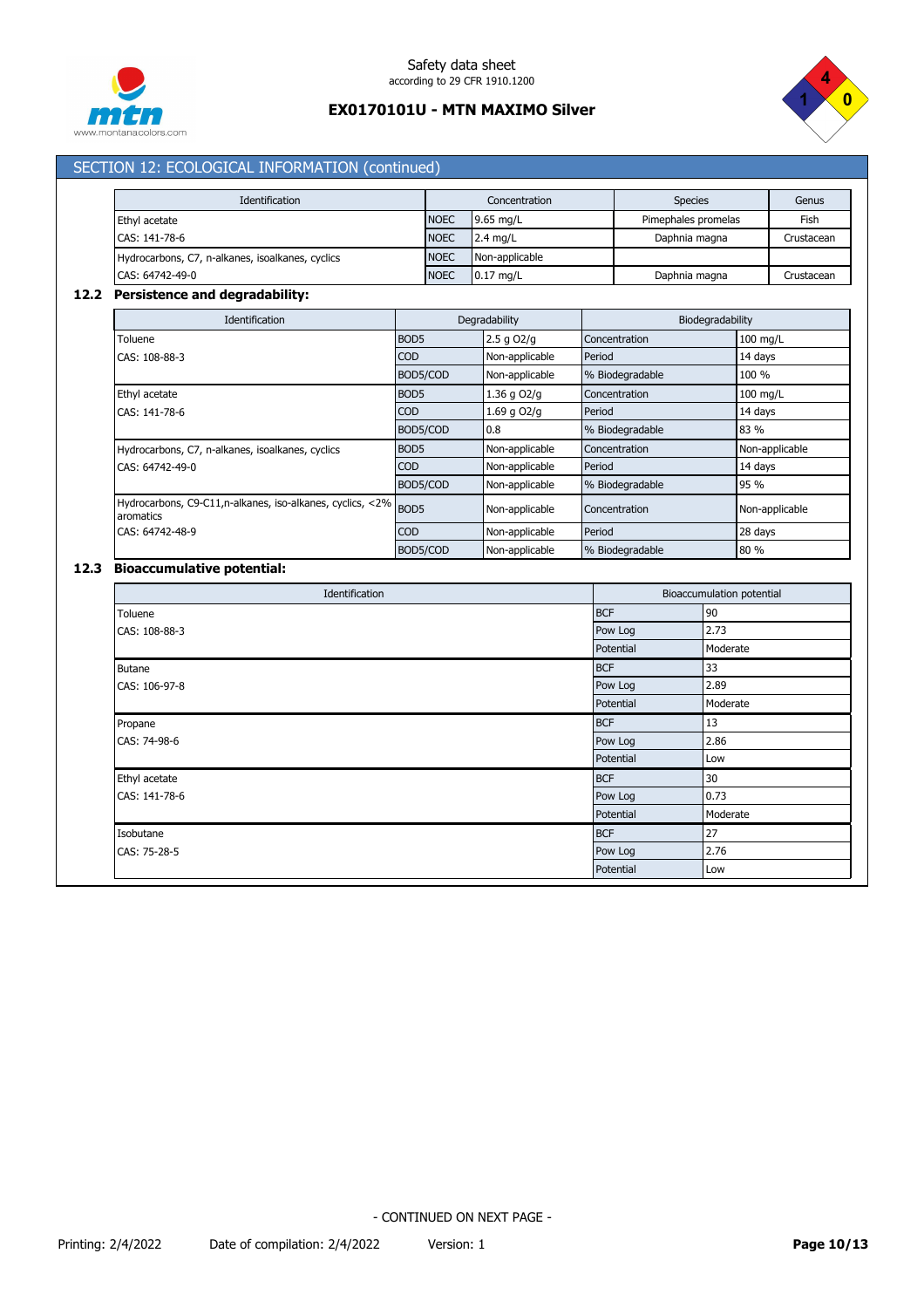



## SECTION 12: ECOLOGICAL INFORMATION (continued)

### **12.4 Mobility in soil:**

| Identification |                 | Absorption/desorption | Volatility |                                  |
|----------------|-----------------|-----------------------|------------|----------------------------------|
| Toluene        | Koc             | 178                   | Henry      | 672.8 Pa·m <sup>3</sup> /mol     |
| CAS: 108-88-3  | Conclusion      | Moderate              | Dry soil   | Yes                              |
|                | Surface tension | 2.793E-2 N/m (77 °F)  | Moist soil | Yes                              |
| <b>Butane</b>  | Koc             | 900                   | Henry      | 96258.75 Pa·m <sup>3</sup> /mol  |
| CAS: 106-97-8  | Conclusion      | Low                   | Dry soil   | Yes                              |
|                | Surface tension | 1.187E-2 N/m (77 °F)  | Moist soil | Yes                              |
| Propane        | Koc             | 460                   | Henry      | 71636.78 Pa·m <sup>3</sup> /mol  |
| CAS: 74-98-6   | Conclusion      | Moderate              | Dry soil   | Yes                              |
|                | Surface tension | 7.02E-3 N/m (77 °F)   | Moist soil | Yes                              |
| Ethyl acetate  | <b>Koc</b>      | 59                    | Henry      | 13.58 Pa·m <sup>3</sup> /mol     |
| CAS: 141-78-6  | Conclusion      | Very High             | Dry soil   | Yes                              |
|                | Surface tension | 2.324E-2 N/m (77 °F)  | Moist soil | Yes                              |
| Isobutane      | <b>Koc</b>      | 35                    | Henry      | 120576.75 Pa·m <sup>3</sup> /mol |
| CAS: 75-28-5   | Conclusion      | Very High             | Dry soil   | Yes                              |
|                | Surface tension | 9.84E-3 N/m (77 °F)   | Moist soil | Yes                              |

## **12.5 Results of PBT and vPvB assessment:**

#### Non-applicable

### **12.6 Other adverse effects:**

Not described

### SECTION 13: DISPOSAL CONSIDERATIONS

### **13.1 Disposal methods:**

### **Waste management (disposal and evaluation):**

Consult the authorized waste service manager on the assessment and disposal operations. In case the container has been in direct contact with the product, it will be processed the same way as the actual product. Otherwise, it will be processed as nondangerous residue. We do not recommended disposal down the drain. See epigraph 6.2.

### **Regulations related to waste management:**

Legislation related to waste management:

40 CFR Part 261- IDENTIFICATION AND LISTING OF HAZARDOUS WASTE

## SECTION 14: TRANSPORT INFORMATION

### **Transport of dangerous goods by land:**

With regard to 49 CFR on the Transport of Dangerous Goods:

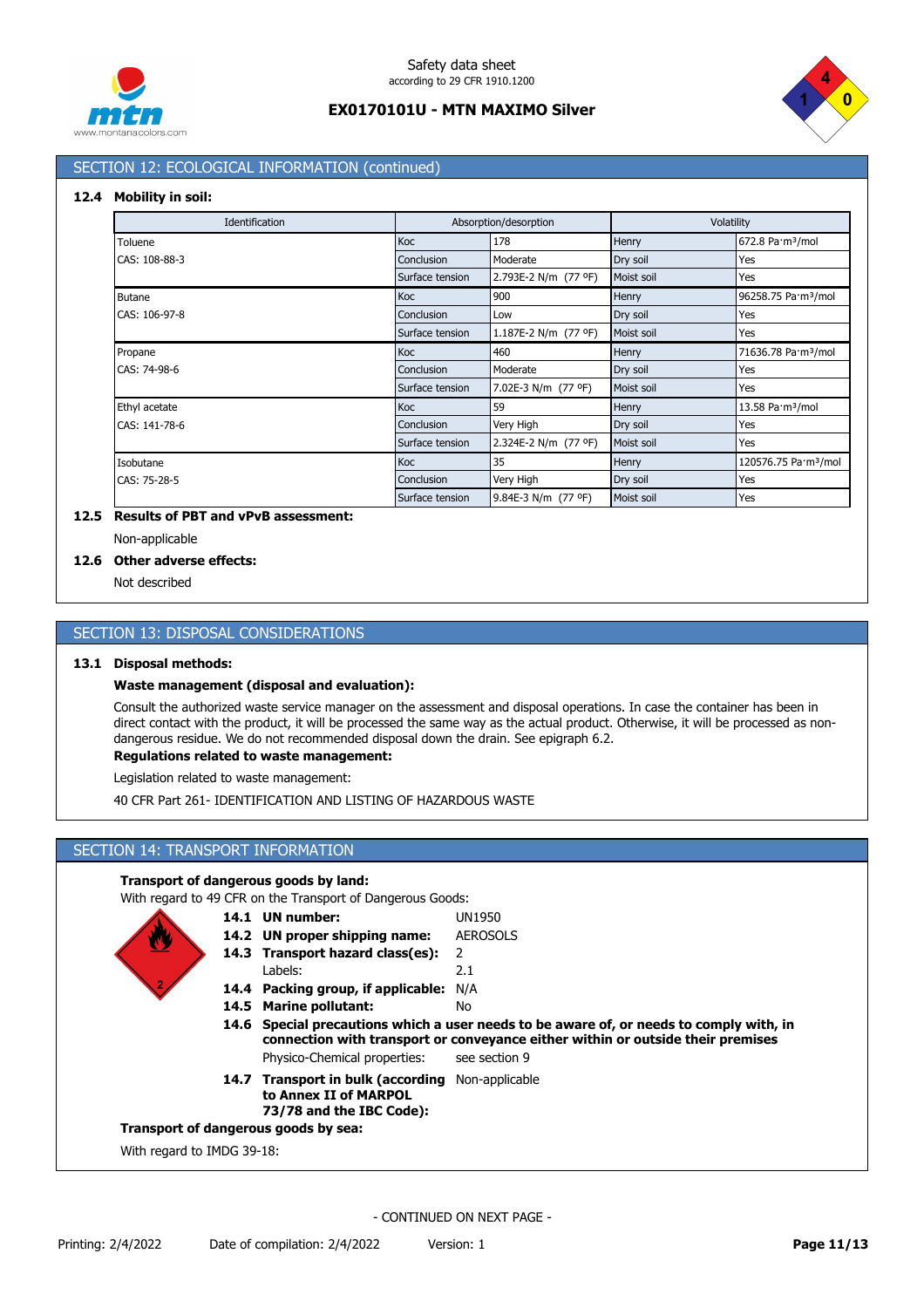

Safety data sheet according to 29 CFR 1910.1200

## **EX0170101U - MTN MAXIMO Silver**



|                                           | SECTION 14: TRANSPORT INFORMATION (continued)    |                                                                                         |
|-------------------------------------------|--------------------------------------------------|-----------------------------------------------------------------------------------------|
|                                           | 14.1 UN number:                                  | <b>UN1950</b>                                                                           |
|                                           | 14.2 UN proper shipping name:                    | <b>AEROSOLS</b>                                                                         |
|                                           | 14.3 Transport hazard class(es):                 | $\overline{2}$                                                                          |
|                                           | Labels:                                          | 2.1                                                                                     |
|                                           | 14.4 Packing group, if applicable: N/A           |                                                                                         |
|                                           | 14.5 Marine pollutant:                           | <b>No</b>                                                                               |
|                                           |                                                  | 14.6 Special precautions which a user needs to be aware of, or needs to comply with, in |
|                                           |                                                  | connection with transport or conveyance either within or outside their premises         |
|                                           | Special regulations:                             | 63, 959, 190, 277, 327, 344                                                             |
|                                           | EmS Codes:                                       | $F-D, S-U$                                                                              |
|                                           | Physico-Chemical properties:                     | see section 9                                                                           |
|                                           | Limited quantities:                              | 1 <sub>L</sub>                                                                          |
|                                           | Segregation group:                               | Non-applicable                                                                          |
|                                           | 14.7 Transport in bulk (according Non-applicable |                                                                                         |
|                                           | to Annex II of MARPOL                            |                                                                                         |
|                                           | 73/78 and the IBC Code):                         |                                                                                         |
|                                           | Transport of dangerous goods by air:             |                                                                                         |
| With regard to IATA/ICAO 2021:            |                                                  |                                                                                         |
|                                           | 14.1 UN number:                                  | <b>UN1950</b>                                                                           |
|                                           | 14.2 UN proper shipping name:                    | <b>AEROSOLS</b>                                                                         |
|                                           | 14.3 Transport hazard class(es):                 | $\overline{2}$                                                                          |
|                                           | Labels:                                          | 2.1                                                                                     |
|                                           | 14.4 Packing group, if applicable: N/A           |                                                                                         |
|                                           | 14.5 Marine pollutant:                           | No                                                                                      |
|                                           |                                                  | 14.6 Special precautions which a user needs to be aware of, or needs to comply with, in |
|                                           |                                                  | connection with transport or conveyance either within or outside their premises         |
|                                           | Physico-Chemical properties:                     | see section 9                                                                           |
|                                           | 14.7 Transport in bulk (according Non-applicable |                                                                                         |
|                                           | to Annex II of MARPOL                            |                                                                                         |
|                                           | 73/78 and the IBC Code):                         |                                                                                         |
|                                           |                                                  |                                                                                         |
| <b>SECTION 15: REGULATORY INFORMATION</b> |                                                  |                                                                                         |

# **15.1 Safety, health and environmental regulations specific for the product in question:**

| Safety, nealth and environmental requiations specific for the product in question:<br>Toxic chemical release reporting under EPCRA section 313 (40 CFR Part 372): Toluene<br>California Proposition 65 (the Safe Drinking Water and Toxic Enforcement Act of 1986): WARNING: Reproductive Harm -<br>www.P65Warnings.ca.gov.<br>The Toxic Substances Control Act (TSCA): Toluene; Butane; Propane; Ethyl acetate; Isobutane<br>Massachusetts RTK - Substance List: Toluene ; Butane ; Propane ; Ethyl acetate ; Isobutane<br>New Jersey Worker and Community Right-to-Know Act: Toluene; Butane; Propane; Ethyl acetate; Isobutane<br>New York RTK - Substance list: Toluene ; Butane ; Propane ; Ethyl acetate ; Isobutane<br>Pennsylvania Worker and Community Right-to-Know Law: Toluene; Butane; Propane; Ethyl acetate; Isobutane<br>CANADA-Domestic Substances List (DSL): Toluene ; Butane ; Propane ; Ethyl acetate ; Isobutane |
|----------------------------------------------------------------------------------------------------------------------------------------------------------------------------------------------------------------------------------------------------------------------------------------------------------------------------------------------------------------------------------------------------------------------------------------------------------------------------------------------------------------------------------------------------------------------------------------------------------------------------------------------------------------------------------------------------------------------------------------------------------------------------------------------------------------------------------------------------------------------------------------------------------------------------------------|
| CANADA-Non-Domestic Substances List (NDSL): Non-applicable<br>NTP (National Toxicology Program): Non-applicable<br>Minnesota - Hazardous substances ERTK: Toluene; Butane; Propane; Ethyl acetate; Isobutane<br>Rhode Island - Hazardous substances RTK: Toluene ; Butane ; Propane ; Ethyl acetate<br>OSHA Specifically Regulated Substances (29 CFR 1910.1001-1096): Non-applicable<br>Hazardous Air Pollutants (Clean Air Act): Toluene<br>Comprehensive Environmental Response, Compensation, and Liability Act (CERCLA) - Reportable Quantities: Toluene (1000<br>pounds); Ethyl acetate (5000 pounds)                                                                                                                                                                                                                                                                                                                            |
| Specific provisions in terms of protecting people or the environment:<br>It is recommended to use the information included in this safety data sheet as data used in a risk evaluation of the local<br>circumstances in order to establish the necessary risk prevention measures for the manipulation, use, storage and disposal of this<br>product.<br><b>Other legislation:</b>                                                                                                                                                                                                                                                                                                                                                                                                                                                                                                                                                     |
| Take into consideration other annlicable federal state, and local laws and local requisions                                                                                                                                                                                                                                                                                                                                                                                                                                                                                                                                                                                                                                                                                                                                                                                                                                            |

Take into consideration other applicable federal, state, and local laws and local regulations.